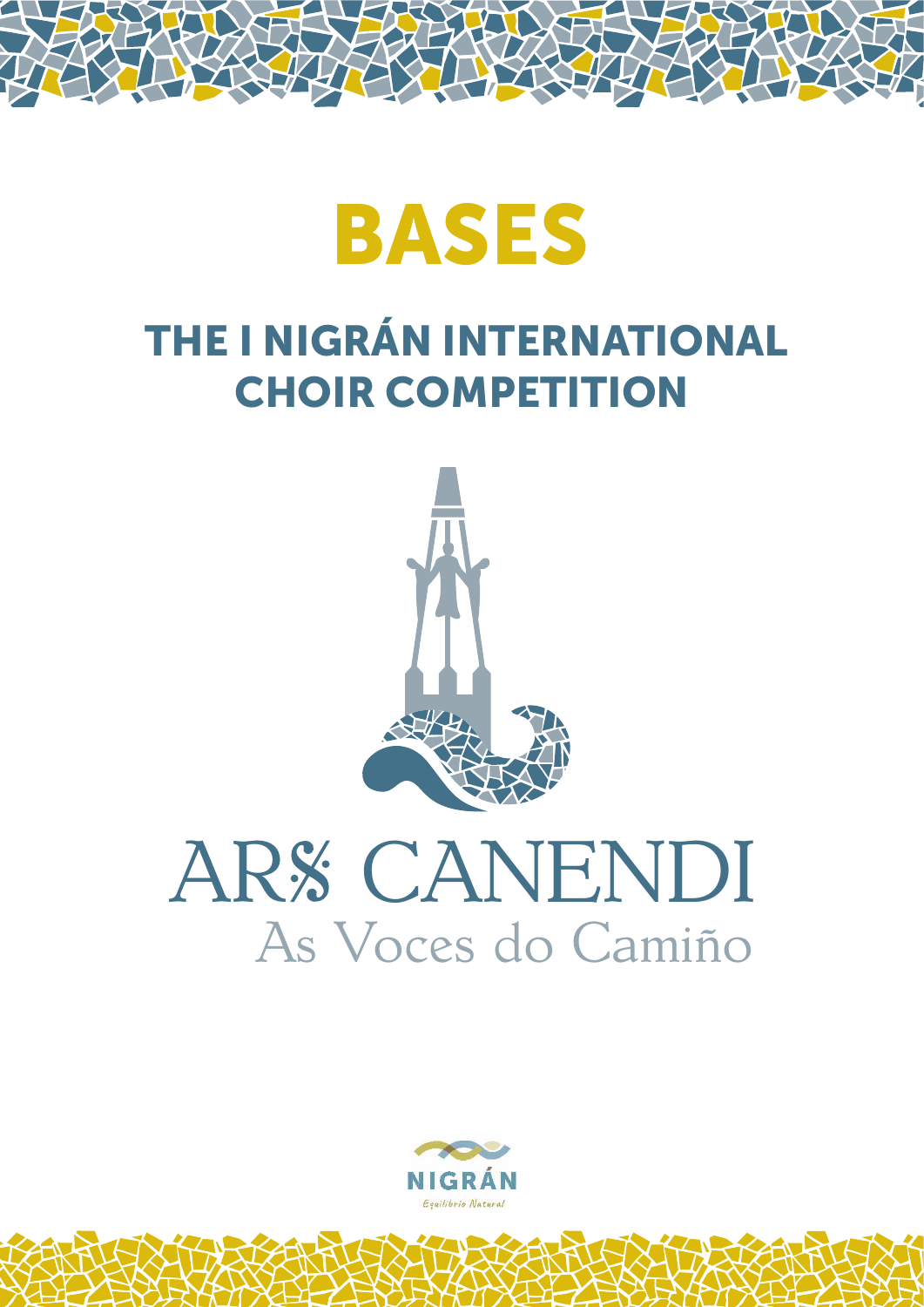

#### ESPECIFIC CONDITIONS AND CALL FOR AWARDING THE PRIZES OF THE I NIGRÁN INTERNATIONAL CHOIR COMPETITION "ARS CANENDI: As Voces do Camiño"

#### 1st.- LEGAL NATURE

These specific conditions aim to regulate the development of the I NIGRÁN INTERNATIONAL CHOIR COMPETITION "ARS CANENDI: As Voces do Camiño", in order to provide prizes that have legal nature of grants, in accordance with the provisions set in art. 2 of the Spanish Law Ley 38/2003, de 17 de noviembre, General de Subvenciones and with the concordant regulations set by the regional law. Accordingly, apart from what is stated in the present conditions, the following Spanish laws will also apply,

as well as other concordant norms.

- $\bullet$  La Ley 38/2003, de 17 de noviembre, General de Subvenciones (Boe n.º 276 de 18-11-2003)
- El Real Decreto 887/2006, de 21 de julio, por la que se aprueba el Reglamento de la Ley 38/2003, de 17 de noviembre, General de Subvenciones (Boe n.º 176 de 25-7-2006)
- Decreto 11/2009, de 8 de enero, por el que se aprueba el reglamento de la ley 9/2007 de 13 de junio, de subvenciones de Galicia (Dog n.º 20 de 29-1-2009)
- $\bullet$  Ordenanza General de Subvenciones a entidades sin ánimo de lucro del Ayuntamiento de Nigrán (Bop n.º 141, de 22-7-2005), en aquella parte en que no se contradiga con las disposiciones anteriores
- $\cdot$  La Ley 9/2007 do 13 de junio, de Subvenciones de Galicia.

At the same time, the following call is published in unity.

#### 2nd.- DATE

The Competition will take place on 2nd and 3rd July 2022 at the Votive Temple (Templo Votivo) of Panxón, Nigrán (Spain).

#### 3rd. - CATEGORIES

Due to the venue of the competition, there will be an only category and the theme will be sacred music.

#### 4rd. - PARTICIPANTS

Any choir that fulfils the following requirements can apply to participate in this competition:

- The choir must be either mixed, male or female-voiced;
- $\bullet$  it be formed by amateur singers and with a minimum of 16 and a maximum of 40 members;
- $\cdot$  it must be a non-profit organization.

The Department of Culture will select a maximum of five choirs to participate in the competition. These choirs will be selected based on technical, musical and curricular criteria

The score for every technic musical chapter will be as shown:

|           | Technical execution:                             | 25 points |
|-----------|--------------------------------------------------|-----------|
| $\bullet$ | Tuning:                                          | 25 points |
|           | Expression:                                      | 20 points |
|           | Variety and quality of the presented repertoire: | 20 points |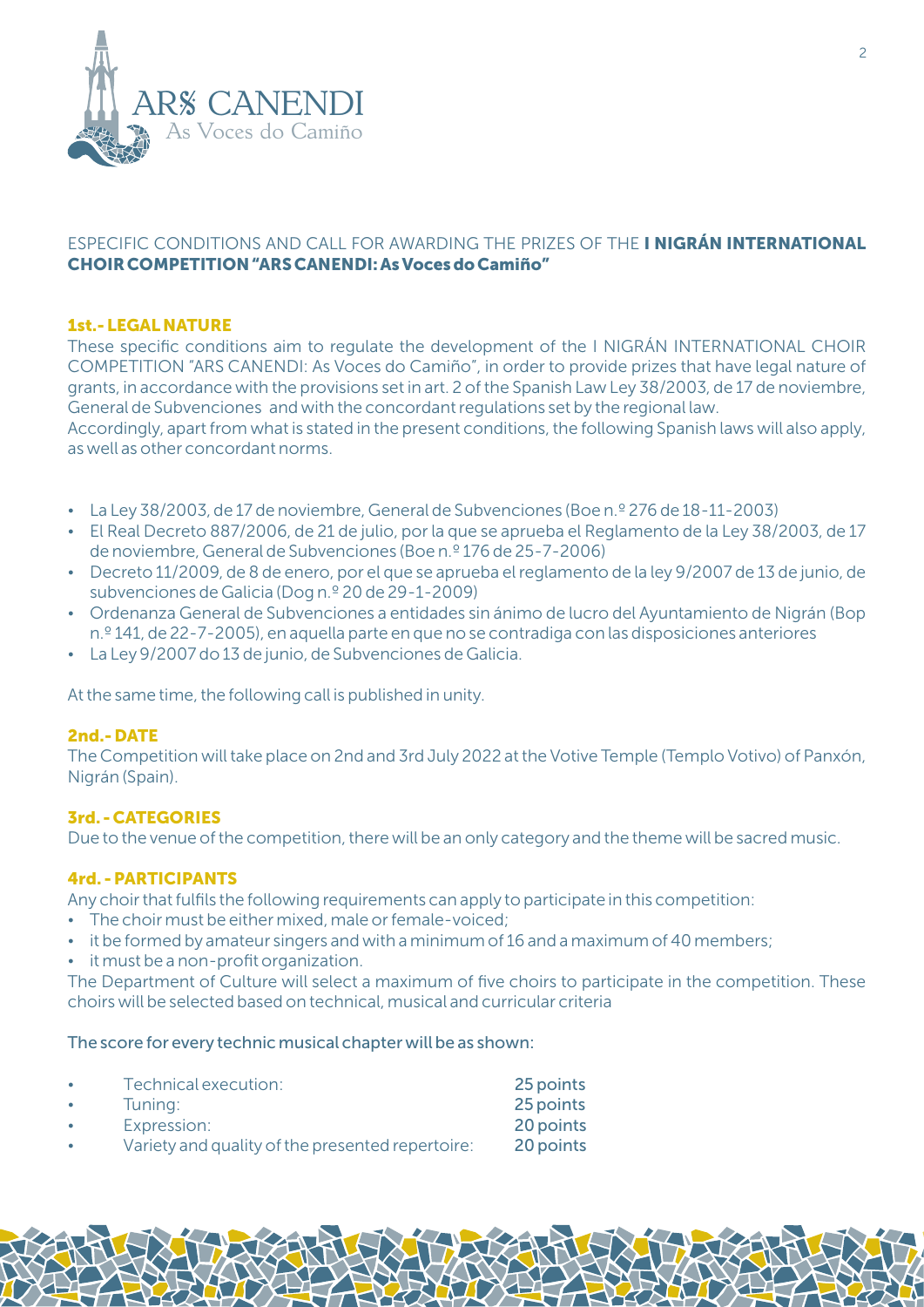

#### The curricular criteria will be:

- For each international contest won 5 points
- For each national contest won 3 points
- For each local contest won 2 points

This selection will be published in order of score in a record on the board and in the electronic headquarters of the Nigrán City Council on 06/06/2022 and without the possibility of appeal.

#### 5th. - REPERTOIRE

The programme must be *a cappella*, even though it can be accompanied by an unpitched percussion instrument. The repertoire will include:

- 1. One compulsory unpublished piece: Javier Fajardo's "Ave Maris Stella".
- 2. A sacred piece from the Renaissance or Baroque period.
- 3. A sacred piece from the Romantic or Classical period.
- 4. A sacred piece composed after 1950.

Each choir will decide the performance order of the repertoire and they must communicate it to the Organisation when confirming their participation in the competition.

The selected choirs will not be able to perform the same piece, so preference will be given in terms of first come first served basis. So, in case two choirs have selected the same pieces, the ones that have entered the competition later must have to change the coincident piece.

The time performance of the presented programme, including the compulsory piece, should be between 15 and 20 minutes in total, excluding applause and pauses. Penalties will apply to choirs whose performances do not adhere to these time limits.

If a choir do not respect these time limitations, it will be penalised with 5 points less per minute (either outside of the maximum or the minimum limit).

#### 6th. - PRIZES

The prizes will be the following:

*1st Prize:* trophy and €3,000. *2nd Prize:* trophy and €2,000. *3rd Prize:* trophy and €1,000. *Prize for the best performance of the compulsory piece:* €500. This prize can be cumulative to any other prize.

These prizes will be compatible with any other subsidies, benefits, income or resources for the same purpose from any administration, nationals or European public bodies and international bodies.

#### 7th. - FINANCIACIÓN

The maximum amount of prizes, trophies and subsidies amounts to 20.500 euros, within de budgetary provision foreseen in paragraph 334.48001 and 334.2260901 of the General Budget, for 2022.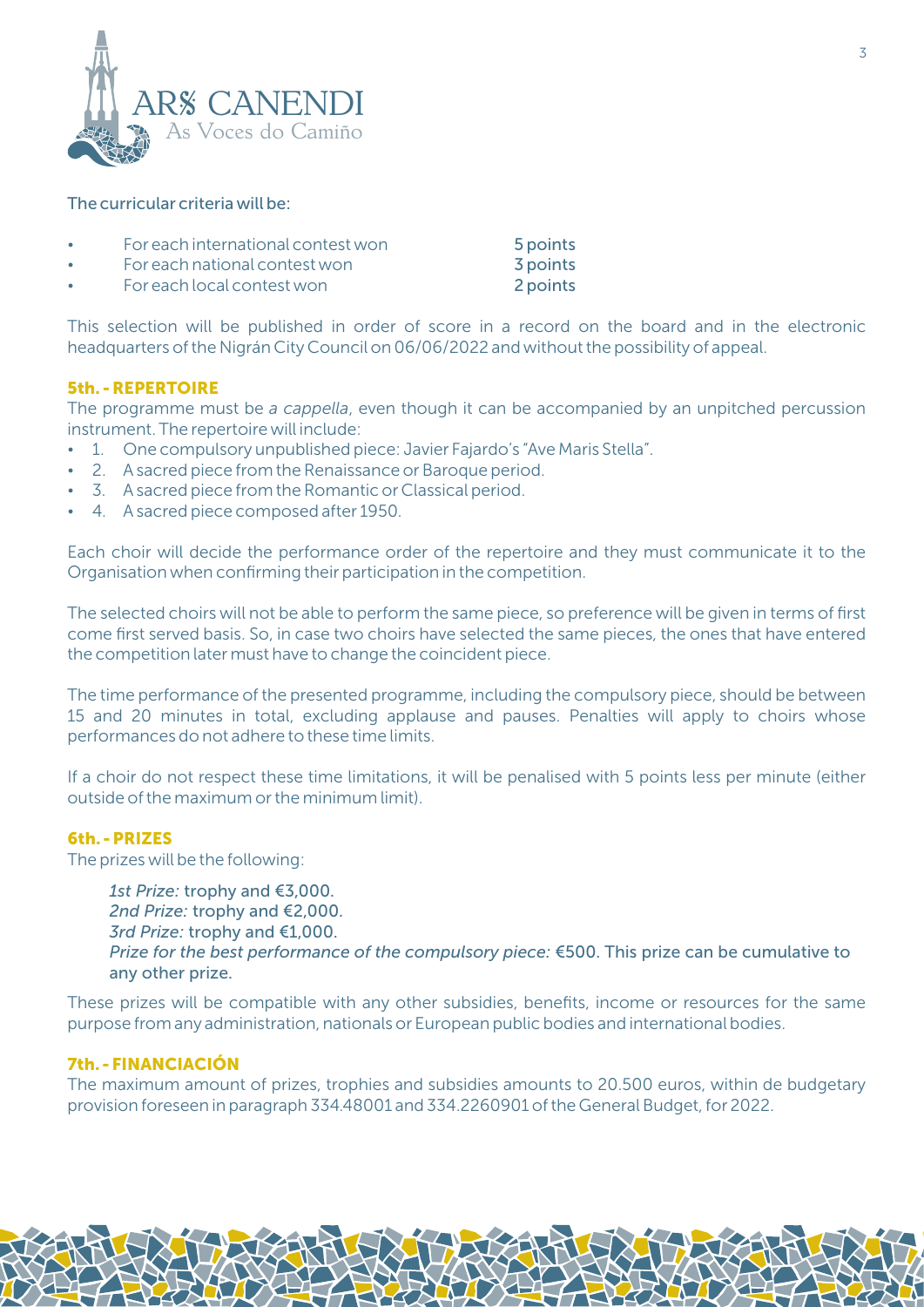

#### 8th.- DEVELOPMENT OF THE COMPETITION

The Department of Culture will establish the performance order by a draw, and they will inform the participant choirs about this.

During the morning of the same day of the competition, each choir will have 10 minutes to test the acoustics of the Temple.

The event will start with the performance of a piece of every participant choir in the competition. Each choir can freely choose these pieces. The event will finish with the performance by the winning choir of a piece of their repertoire.

The prizes will be given in an event on Sunday 3 July, at 12:00 noon in the Auditorium of Nigrán Town Council. The selected choirs must attend to this event.

#### 9th. - JURY AND DECISION

Jury will be composed by an exact number of 4 people, one of them will act as the President. The minor aged person will be named as secretary. Their names will be published prior to the beginning of the competition.

The score for every technic musical chapter will be as shown:

| $\bullet$ | Technical execution:                                            | 25 points |
|-----------|-----------------------------------------------------------------|-----------|
| $\bullet$ | Tuning:                                                         | 25 points |
| $\bullet$ | Interpretation following the style of the repertoire: 20 points |           |
| $\bullet$ | Expression:                                                     | 20 points |
| $\bullet$ | Variety and quality of the presented repertoire                 | 10 points |

Each member of the jury will score the global performance of each choir out of 100 points. The maximum and the minimum score will be eliminated, so the final score will be obtained through the sum of the two scores of the other members of the jury.

The decision of the jury will be unappealable and unanimous, and they can decide not to award any prize to choirs that have not obtained, at least, 80% of the total points for the 1st prize, 75% for the 2nd prize and 70% for the 3rd prize.

The verdict of the Jury will be communicated on the day of the awards ceremony by means of minutes. This will be published on the Board of the City Council and in its electronic headquarters in the days after the end of the Contest.

#### 10th- FINANCIAL SUPPORT

Each choir can receive €0,75 per km in terms of travel expenses.

Travel distances will be calculated basing on Google Maps information and always the shortest way will be chosen. Concerning choirs coming from Balearic or Canary Islands, distance will be considered from Valencia (Balearic Islands) or Cádiz (Canary Islands).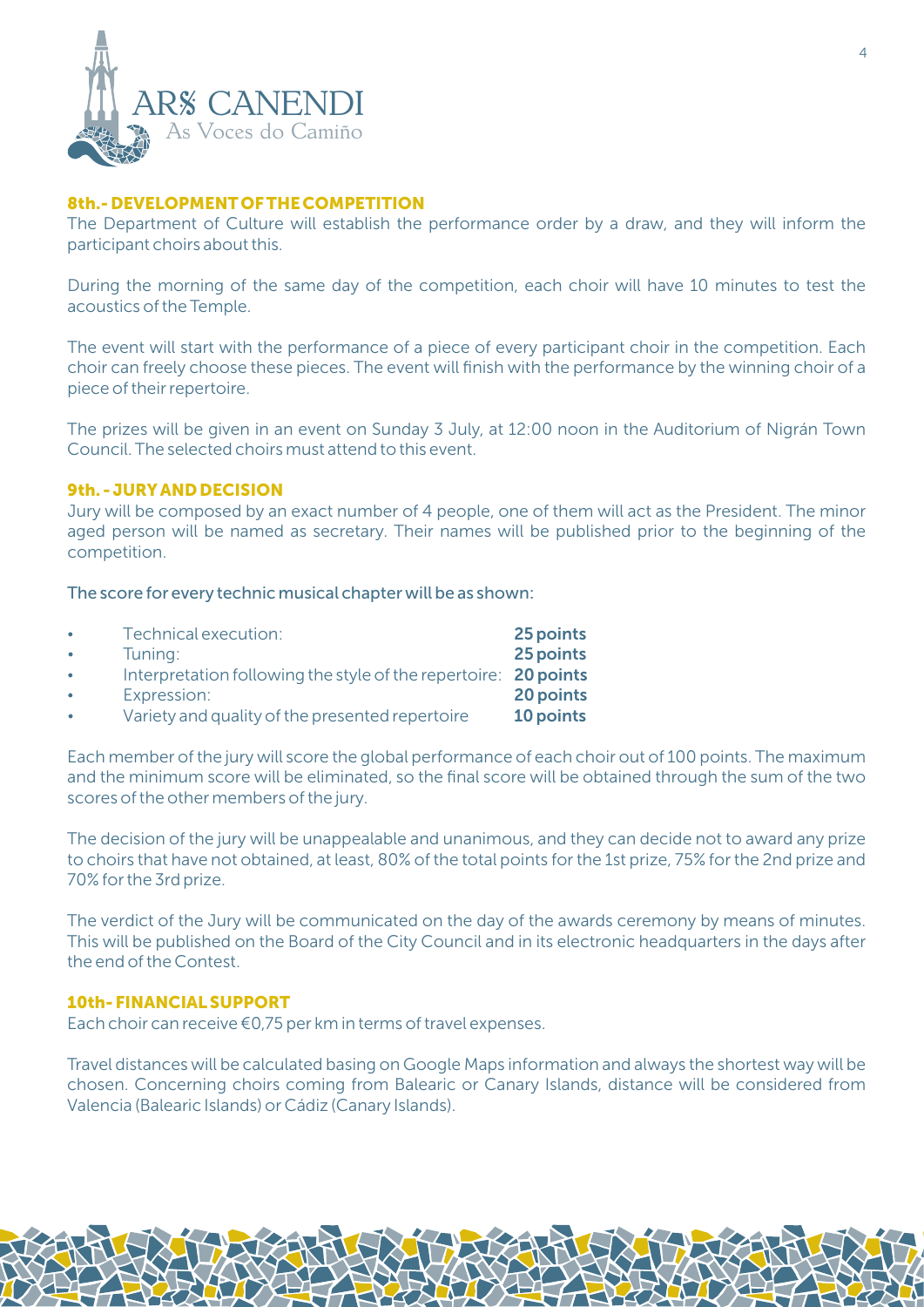

The choirs that have not obtained any of the three prizes will be given a  $\epsilon$ 15-accommodation allowance per singer and conductor.

The choirs coming from outside Iberic Peninsula will be provided with a free bus to pick them up and take them to the airport, and they will have free accommodation (in a student residence). They will also have free meals on Saturday and free breakfast on Sunday. For this reason, they will not receive any financial support nor for travel expenses neither for accomodation.

The students residence provided for accomodation to all choirs outside Spain is "Arquitecto Palacios de Panxón".

Choirs from outside Spain will have to fulfill a sworn statement of being in compliance with tax obligations required by Tax Agency in their countries.

Every choral group will have to show an invoice, appearing on it the bus service provided, as well as its origin and destination, of this service. Origin should match with the choral group address. In this way, in order to receive a financial support of 15 €/ person, choral group will show also the invoice of hotel.

Also, a Bank account certificate of the choir will be required. The choirs that have not obtained any of the three prizes or prize for the best performance of the compulsory piece will be given a €15- accommodation allowance per singer and conductor

#### 11th PAYMENTS

The prizes and the financial support will be paid through bank transfer to the bank account number provided by the participant choirs.

#### 12th. - ENTRIES AND DOCUMENTS

The choirs interested in participating should register for the competition after the date these conditions are published and before 23 May 2020. The application and the documents attached must be submitted to the General Register of the Nigrán Council (Praza da Constitución, 1, 36350, Nigrán, Pontevedra, Spain)

The applications can also be submitted by any of the means presented in the Spanish Law Ley 39/2005 de 1 de octubre de Régimen Jurídico a las Administraciones Públicas y del Procedimiento Administrativo Común. The applications can also be submitted online, through the Nigrán Town Council website (sede.nigran.org). Post mail will also be accepted (addressed to I Certamen Internacional Coral Ars Canendi: As Voces do Camiño. Concejalía de Cultura del Ayuntamiento de Nigrán. Praza da Constitución, 1. 36350, Nigrán, Pontevedra, Spain).

In case the application or the documents attached are incorrect or incomplete, the Town Council will require a rectification within 7 days. If the applicant do not provide the required information after that period, their petition will be withdrawn and the proceedings will be filed.

The documents to be attached are:

- Application sheet duly completed, according to the model included as ANNEX 1 in these present conditions and call.
- History of the choir and their conductor.
- Photocopy of the company or personal tax code
- Bank account certificate with complete IBAN details, in accordance with SEPA regulations (excluding international choirs)
- Certificate of being in compliance with tax obligations required by the Spanish Tax Agency (excluding international choirs)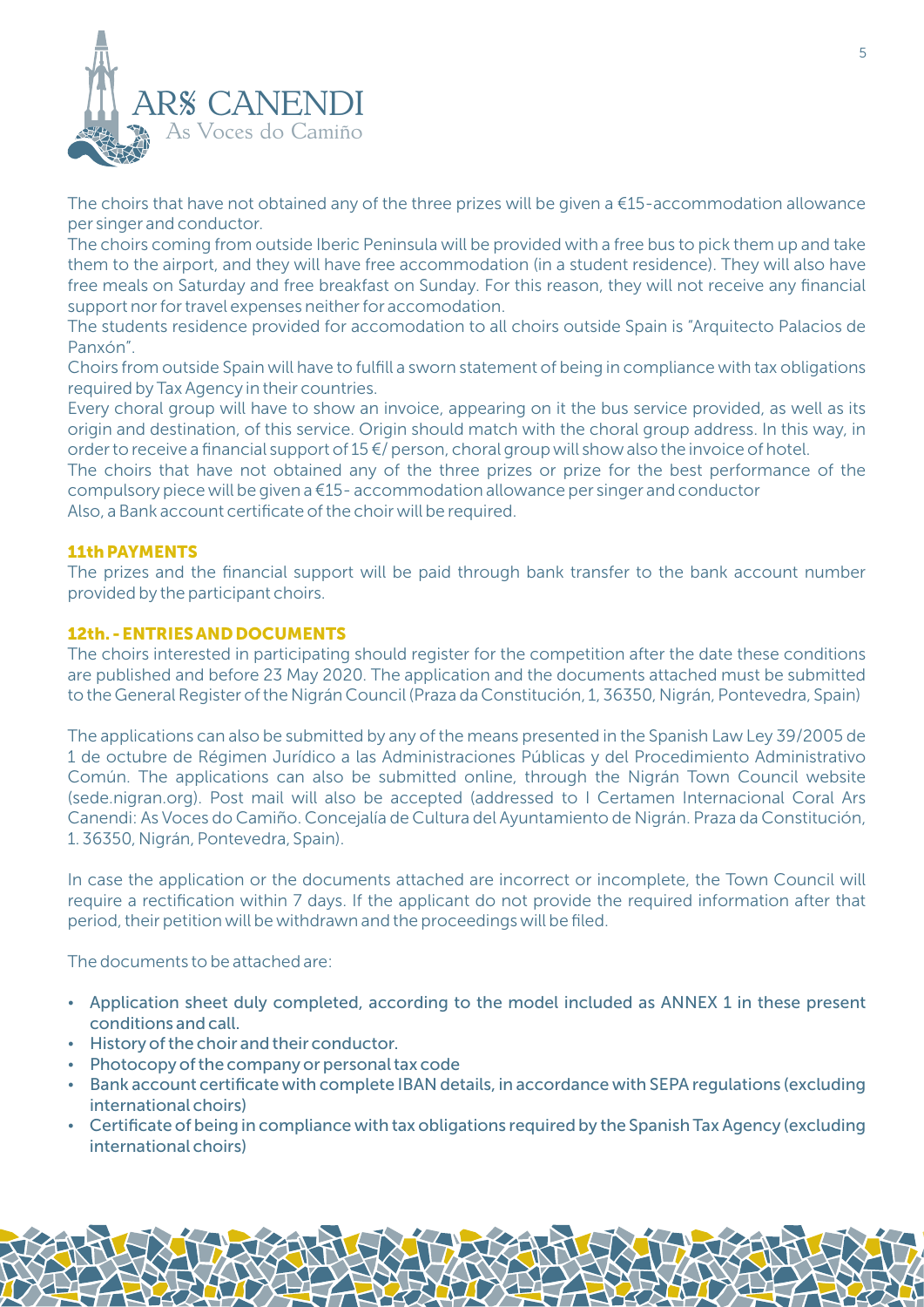

Once all the applications are checked, the selected choirs will be publicly announced through the Nigrán Town Council website after 6 June 2020.

The selected choirs must necessarily participate in the competition in accordance with the present conditions and call. To assure this, the selected choirs must fill in the pay in €250 in terms of deposit within 4 days from the confirmation date of their participation in the competition, to guarantee their participation. The payment must be done by bank transfer to the account provided in the aforementioned annexe. The deposit will be refunded after the celebration of the competition.

#### 13th. - FINAL PROVISIONS

1. Any changes or corrections regarding the freely chosen pieces or the performance order will be subject to acceptance by the Organisation. Any issues must be communicated, at least, one month prior to the date of the competition.

2. Current withholding taxes will apply when awarding all prizes, according to the regulations stipulated by the Spanish Ministry of Economy and Finance and the Spanish Tax Agency.

3. The Organisation will help the choirs to look for accommodation in case they ask for it.

4. The Organisation may record and reproduce the performances throughout the competition and choirs will not have any enforceable rights in this matter. Furthermore, the choirs cannot oppose to the broadcast of these performances.

5. The participation in the I NIGRÁN INTERNATIONAL CHOIR COMPETITION "ARS CANENDI" implies the full acceptance of these conditions.

For further information related to the competition, please contact cultura@nigran.org

The Mayor Juan González Pérez Culture Town Councillor Nuria Lorenzo López